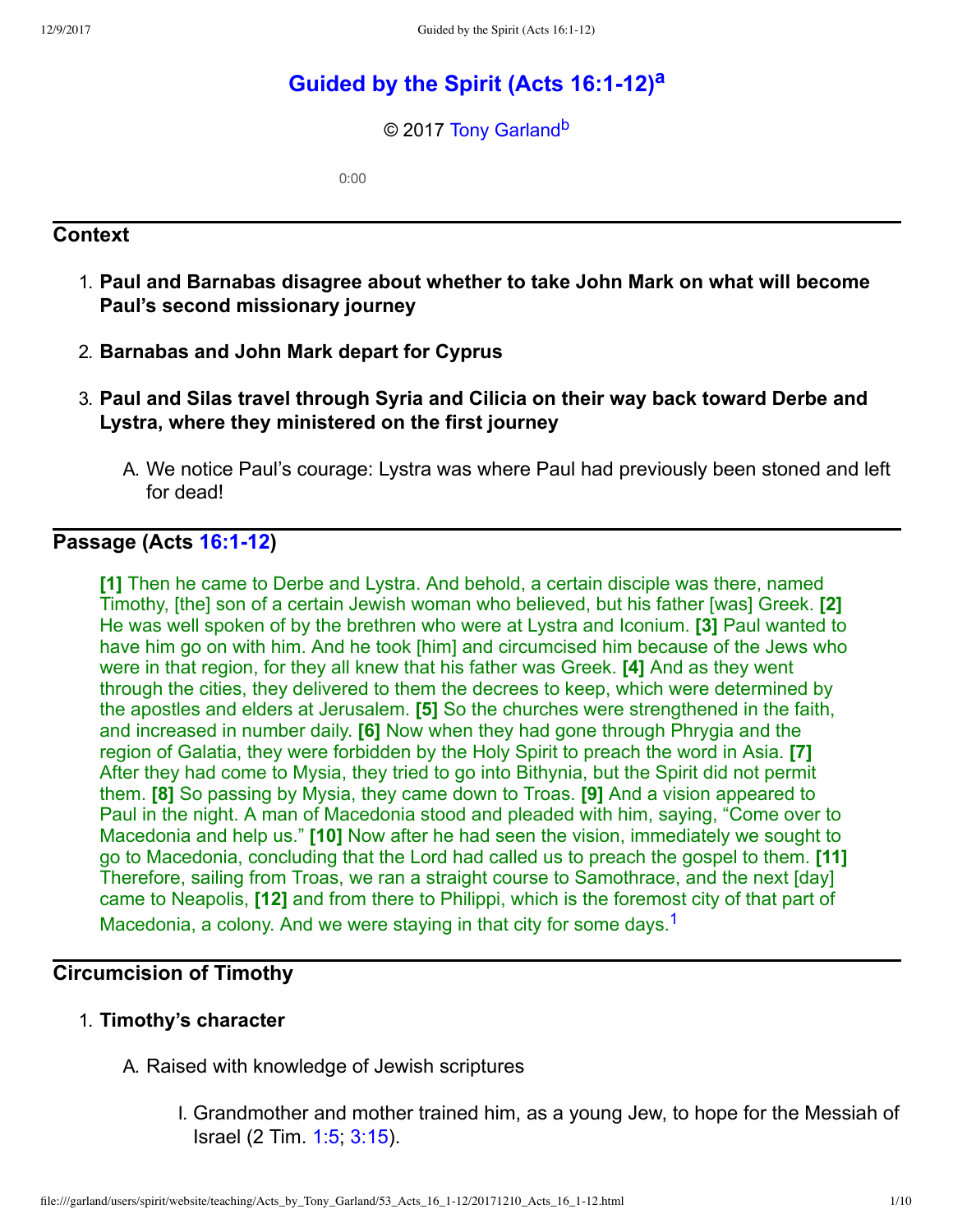- B. A good testimony among the brethren
	- I. Already being recognized by those with the prophetic gift
		- a. *This charge I commit to you, son Timothy, according to the prophecies previously made concerning you, that by them you may wage the good warfare* (1 Timothy [1:18.](http://www.spiritandtruth.org/bibles/nasb/b54c001.htm#1Ti._C1V18))
		- b. *Do not neglect the gift that is in you, which was given to you by prophecy with the laying on of the hands of the eldership* (1 Timothy [4:14\)](http://www.spiritandtruth.org/bibles/nasb/b54c004.htm#1Ti._C4V14).
- <span id="page-1-0"></span>C. It seems Paul must have considered Timothy as a possible substitute for John Mark on the missionary journey<sup>[4](#page-8-1)</sup>
	- I. Eventually came to be like a son, serving with Paul in many places and settings, also experiencing imprisonment (Heb. [13:23\)](http://www.spiritandtruth.org/bibles/nasb/b58c013.htm#Heb._C13V23)
	- II. Paul's subsequent evaluation of his character
		- a. *But I trust in the Lord Jesus to send Timothy to you shortly, that I also may be encouraged when I know your state. For I have no one likeminded, who will sincerely care for your state. For all seek their own, not the things which are of Christ Jesus. But you know his proven character, that as a son with his father he served with me in the gospel* (Philippians [2:19–22\)](http://www.spiritandtruth.org/bibles/nasb/b50c002.htm#Php._C2V19) .
- 2. **NOTE: Timothy came to faith out of some of the hardest seed Paul ever planted, in Lystra, where he was subsequently stoned and left for dead**
- 3. **Circumcised, yet the decrees from the Jerusalem council made circumcision unnecessary for salvation?!**
- <span id="page-1-1"></span>4. **Timothy's circumcision was not for salvation, but to minimize offence to those Paul wanted to reach on the upcoming trip**
	- A. "If Timothy had not been circumcised, the Jews could have assumed he had renounced his Jewish heritage and had chosen to live as a Gentile."<sup>[5](#page-8-2)</sup>
	- B. Probably would not have had full access to the Synagogues in the towns where they would be ministering
	- C. Paul's stance on the validity of circumcision *varied with circumstance*: *Yet not even Titus who was with me, being a Greek, was compelled to be circumcised* (Galatians [2:3](http://www.spiritandtruth.org/bibles/nasb/b48c002.htm#Gal._C2V3)).
	- D. Why? *For though I am free from all men, I have made myself a servant to all, that I might win the more; and to the Jews I became as a Jew, that I might win Jews; to those who are under the law, as under the law, that I might win those who are under the law* (1 Corinthians [9:19–20](http://www.spiritandtruth.org/bibles/nasb/b46c009.htm#1Cor._C9V19)).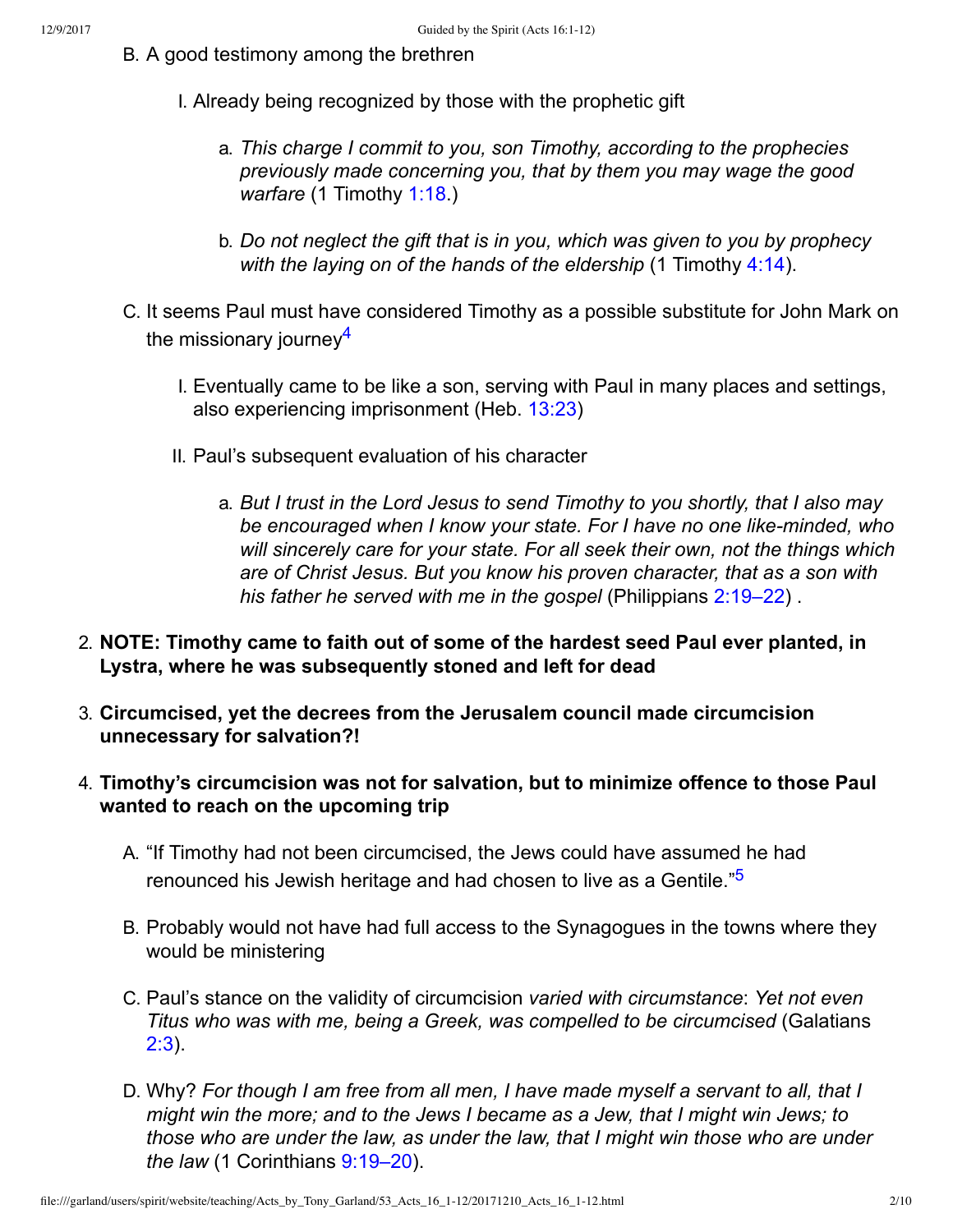## **Forbidden by the Spirit**

#### 1. **Twice redirected**

- A. *Now when they had gone through Phrygia and the region of Galatia, they were forbidden by the Holy Spirit to preach the word in Asia* (Acts [16:6\)](http://www.spiritandtruth.org/bibles/nasb/b44c016.htm#Acts_C16V6).
	- I. The Roman province of Asia, southwestern portion of modern Turkey containing cities such as Ephesus, Smyrna, Philadelphia, Laodicea, Colosse, Sardis, Pergamos, and Thyatira.
- B. *After they had come to Mysia, they tried to go into Bithynia, but the Spirit [of Jesus, NU text] did not permit them* (Acts [16:7](http://www.spiritandtruth.org/bibles/nasb/b44c016.htm#Acts_C16V7)).
	- I. Mysia is a region in what is now NW Turkey, bordering the Sea of Marmara and the Dardanelles
	- II. Bithynia was north of Mysia, along the southern shore of the Black Sea

#### 2. **Why where they prevented?**

- A. Didn't those areas need the gospel?
- <span id="page-2-0"></span>B. Redirected Paul to cross into Greece—a higher priority which would spread the gospel to Rome and, eventually Europe
	- I. "This was one of Paul's most strategic decisions because it resulted in the spread of the church westward to the continent of Europe."<sup>[6](#page-8-3)</sup>
	- II. Not *Paul's* decision, but *God's*!
	- III. God evidently wanted to get the gospel to France, Germany, Switzerland, and England in time for the Protestant Reformation :-)
		- a. And . . . so my grandmother could be saved and pray for me upon leaving Liverpool for the New World!
- C. Bithynia and Ephesus will hear the gospel at a later time (Acts [18:19–21,](http://www.spiritandtruth.org/bibles/nasb/b44c018.htm#Acts_C18V19) [24–19:](http://www.spiritandtruth.org/bibles/nasb/b44c018.htm#Acts_C18V24)41; 1 Peter [1:1](http://www.spiritandtruth.org/bibles/nasb/b60c001.htm#1Pe._C1V1)).
- D. The cities in the Roman province of Asia would eventually receive the gospel, including seven letters dictated directly by Jesus (Rev. [2](http://www.spiritandtruth.org/bibles/nasb/b66c002.htm#Rev._C2V1); [3](http://www.spiritandtruth.org/bibles/nasb/b66c003.htm#Rev._C3V1))

#### 3. **Tried to go . . . but the Spirit did not permit them**

- A. Luke does not explain *how* they were prevented
- B. Some things to notice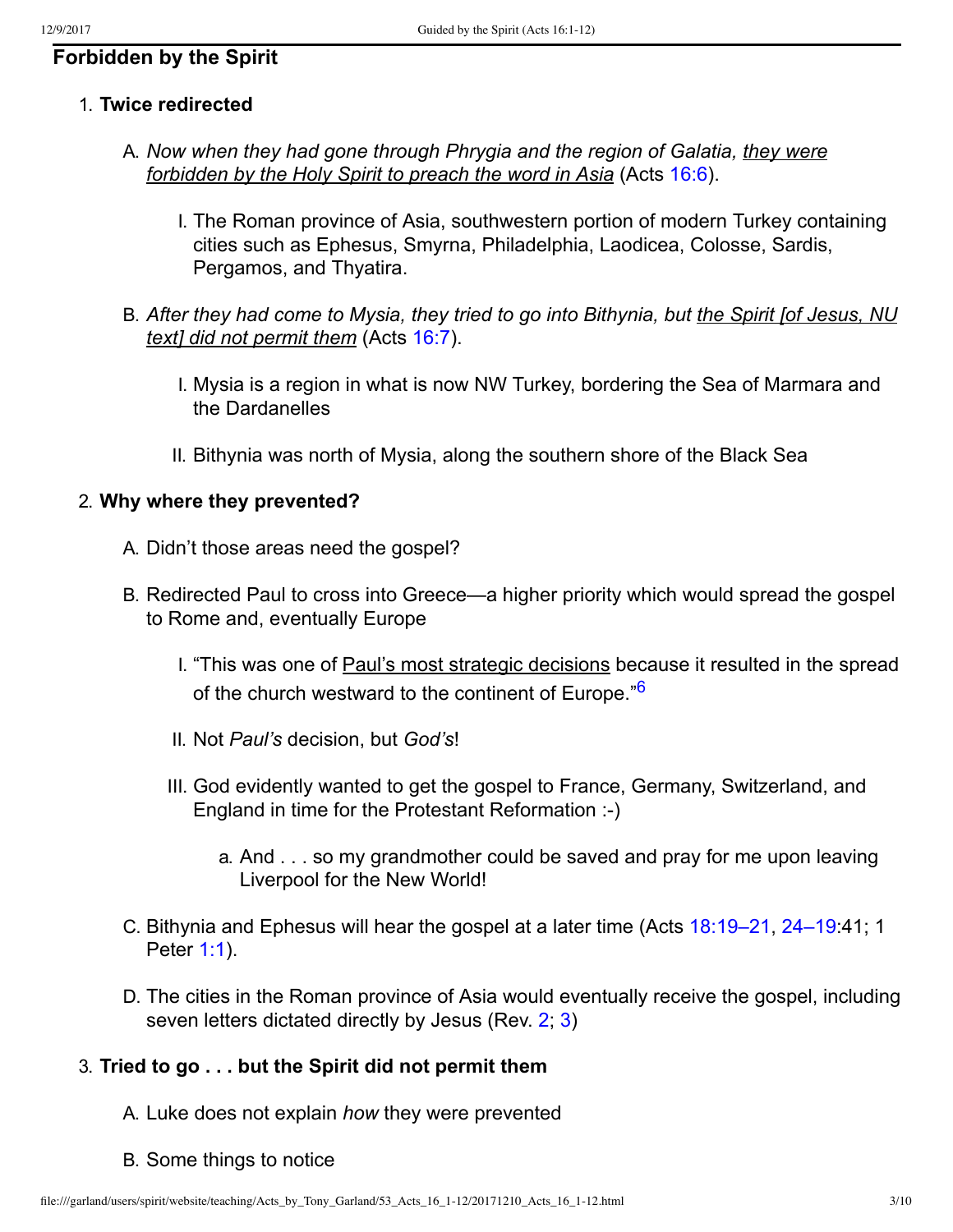- I. They were going about God's business doing evangelistic missionary work doing the work of the Great Commission (Mat. 28:19-20)
- II. God was able to get their attention and redirect their efforts, however He brought that about
- III. They had no idea, in advance, that this would happen
- IV. However the Spirit intervened, it was evident to Paul and his companions they were not to go
- V. Conclusion: God knows how to get our attention when He wants to!
- C. After preventing their progress twice, it would seem that Paul and his companions probably had a season of waiting on God—although Luke doesn't say

### The Mystery of God's Leading - some observations concerning walking out God's will **in our lives**

### 1. **Overview**

- A. NOT a simple topic something all Christians struggle with in our walk throughout this life
- B. Two common extremes which frequently undermine our Christian effectiveness and witness
- C. Bowling analogy center lane, gutter on each side, goal is to keep the ball in the middle for the journey
- <span id="page-3-0"></span>D. The theme verse
	- I. *The secret [things belong] to the LORD our God, but those [things which are] revealed [belong] to us and to our children forever, that [we] may do all the words of this law* (Deu. [29:29](http://www.spiritandtruth.org/bibles/nasb/b05c029.htm#Deu._C29V29)).
		- a. Two categories of information: secret things, revealed things
			- i. Secret things belong to God
				- The secret things are . . . secret!
					- They cannot be known by us—any attempt to get at them amounts to the sin of divination
					- God is not beholden to reveal the secret things to us
					- $\circ$  By pressing into them, we will wind up in deception
			- ii. Revealed things belong to us and our descendents
				- Revealed things are those things which God has told us: THE **SCRIPTURES**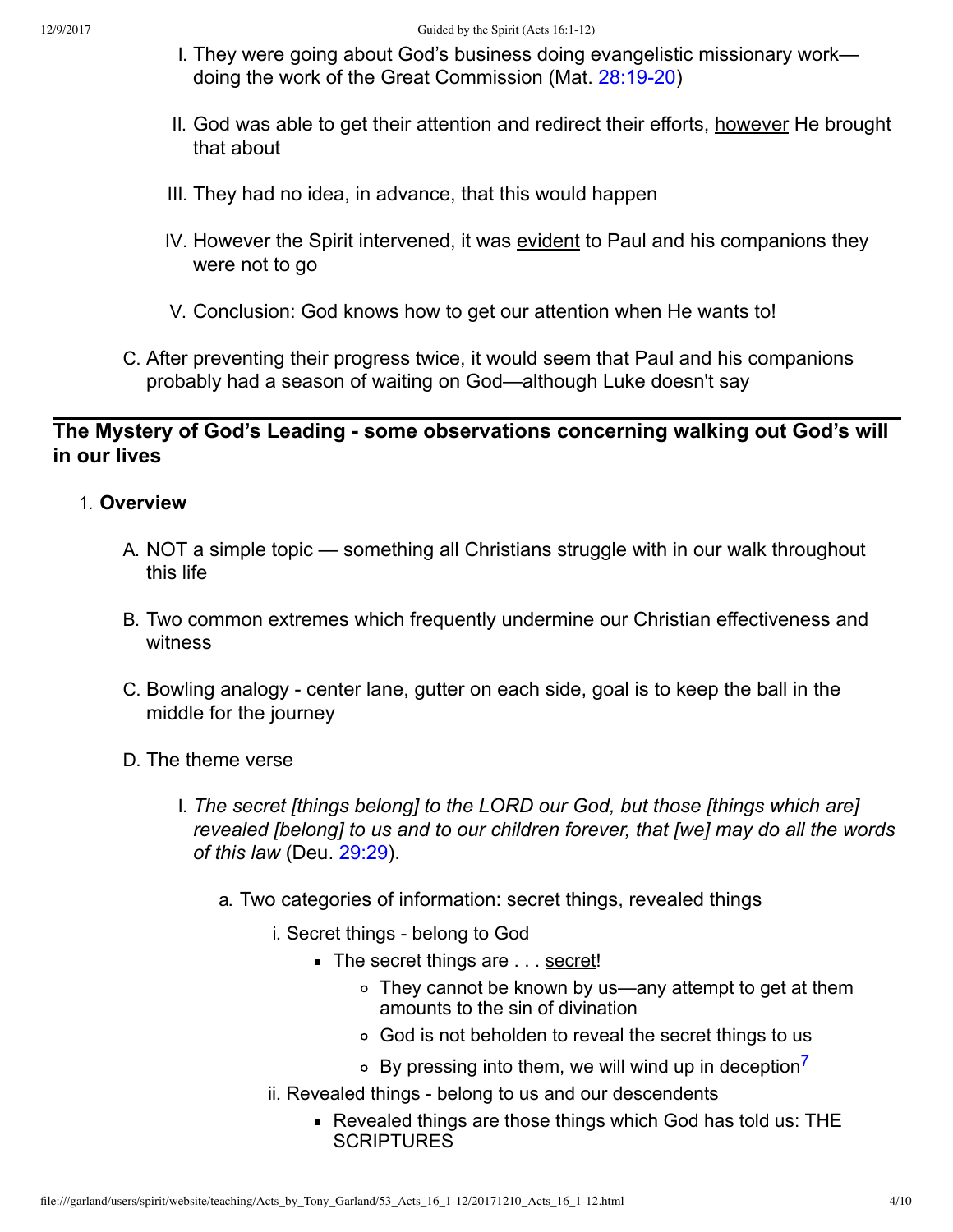- We are responsible for knowing them *and* passing them on to our children
- b. The context:
	- i. Deuteronomy: the "second law" (or, Moses reminds them yet again!)
	- ii. Disobedience: the failure to please God, to walk in His will
- II. The twofold problem: 1) attempting to push into the secret things, 2) failure to pay attention to the revealed things
- E. Two gutters to avoid
	- I. "Will Whisperer" the Christian who believes they can discern God's secret will for their life moment-by-moment
	- II. "Goal Getter" the Christian walking in their own agenda while attributing it to God, often while paying little attention to the revealed things

#### 2. **The "Will Whisperer" Christian**

- A. Like a "whisperer" in seeking a mystical, special line of direct communication with God
- B. Unwilling to take any action unless and until God specifically provides direction
- C. May appear "ultra-spiritual" because of a seemiong complete dependence on God
	- I. What could be more spiritual than waiting on God moment-by-moment to direct every minor thing we do?
- D. Open to deception
	- I. How and when is God speaking, in what forms?
	- II. Forcing an God to "speak" by various means . . . when He hasn't.
	- III. Interpreting all sorts of happenstance as communication from God happenstance does not set a consistent course!
	- IV. Pride: *I hear from God directly*
- E. Costly mistakes
	- I. Making huge decisions on sanctified hunches
	- II. Young family, sells house, relocates to Kansas City (prophets) only to be ignored upon arrival
- F. Poor witness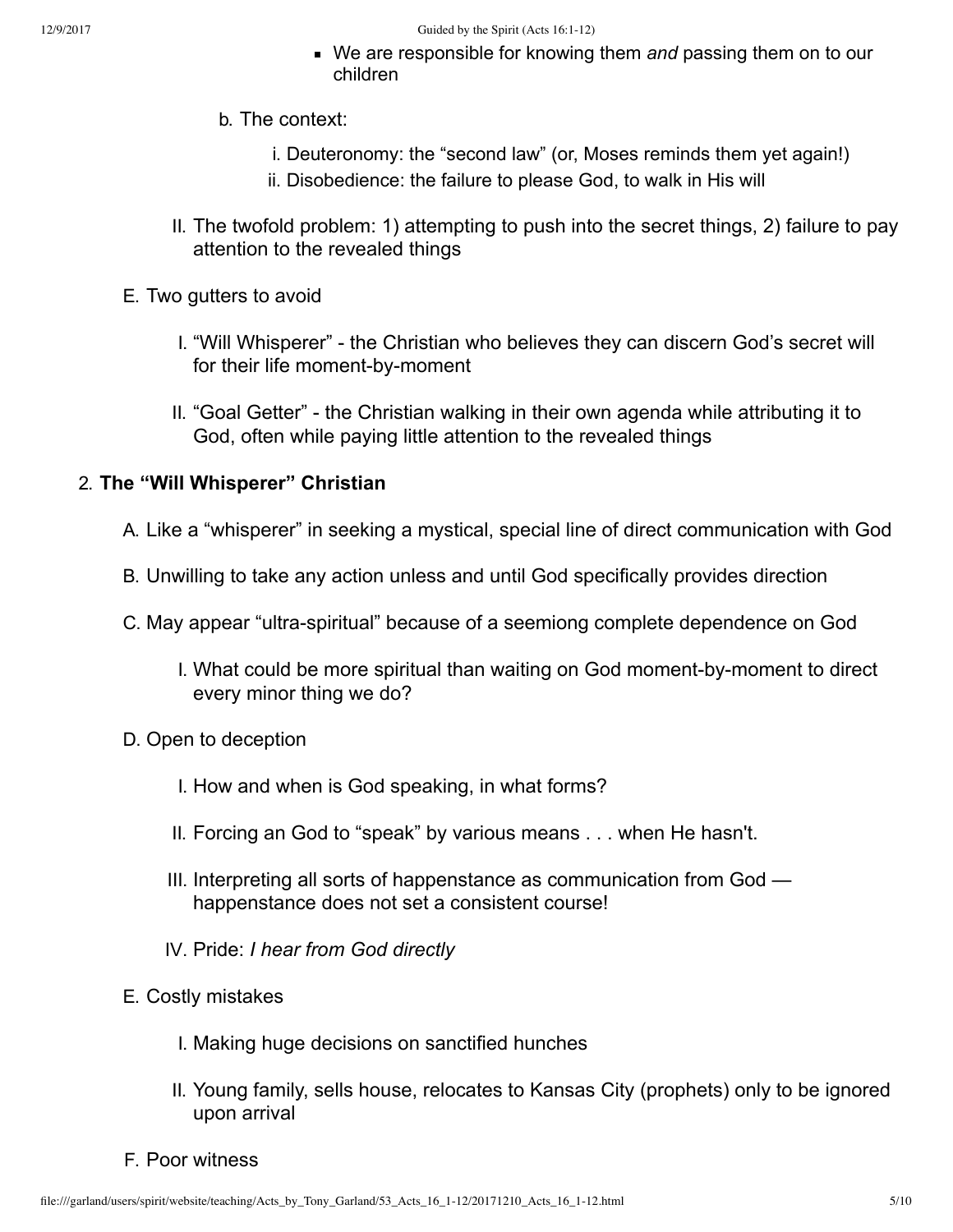- I. Day-to-day life characterized by a chaos of contradictions and destructive reversals
	- a. *For God is not [the author] of confusion but of peace, as in all the churches of the saints* (1Cor. [14:33\)](http://www.spiritandtruth.org/bibles/nasb/b46c014.htm#1Cor._C14V33).
- G. Sin: a form of divination: attempting to press into the secret things, *but they belong to God — not us!*
- H. Immature: like a teenager who can't walk by principles, but needs a specific list when the parent's are gone for the weekend

### 3. **The "Goal Getter" Christian**

- A. Focused on ministry goals: accomplishments "for God"
	- I. Prioritizes "doing for Him" over "knowing Him"
	- II. Trying to "make Him known" to others when they don't really know Him yet themselves—His will, their gifting, and purpose
- B. Confuse risk with faith
	- I. Walking by faith involves trust: therefore it involves some measure of risk
	- II. Simply because there is risk one can't conclude that faith is involved
	- III. Faith is often confused with presumption
	- IV. Taking risks is not the same as exercising faith because risks can be taken without God's involvement
- C. Self-willed: charging "ahead of God," pressing forward with one's own plan without having consulting God
	- I. Very busy, active in ministry, possibly high profile but mostly wood, hay, stubble
	- II. Like Israel in the wilderness
		- a. *They soon forgot His works; They did not wait for His counsel, 14 But lusted exceedingly in the wilderness, And tested God in the desert. 15 And He gave them their request, But sent leanness into their soul* (Ps. 106:13-15)

#### 4. **Signs of a "Will Whisperer" or "Goal Getter"**

A. External appearance of deep spirituality, but internally shallow in the things of God

B. Lots of *God talk* on their lips: "God led me . . ." "God showed me . . ."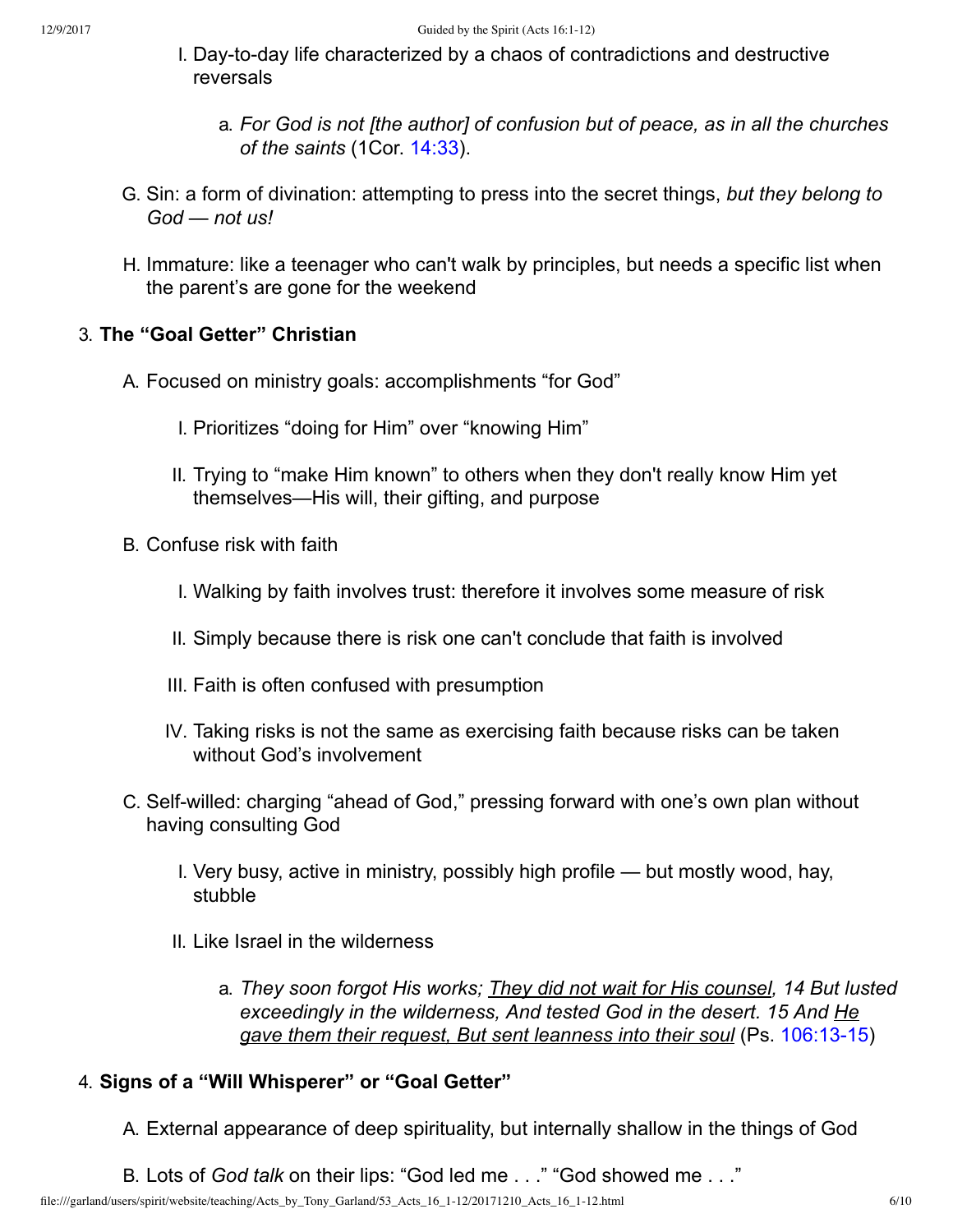- C. Sanctifying their own will by attributing their decisions to God's leading
- D. Pride: convinced they have a superior ability to discern God's will for their lives, if not His will for others
- E. Lack of staying power: often revealed—in time—by a personal or public "fall"

#### 5. **The Balanced Leading of God**

- A. Why "balanced?"
	- I. Constantly keep in mind both the secret things and the revealed things
	- II. Theme verse: *The secret [things belong] to the LORD our God, but those [things which are] revealed [belong] to us and to our children forever, that [we] may do all the words of this law* (Deu. [29:29\)](http://www.spiritandtruth.org/bibles/nasb/b05c029.htm#Deu._C29V29).
	- III. Being mindful there are *secret things*: lots of things, *most things* we can't know so quit trying, rest in this truth!
	- IV. Being mindful of the *revealed things*: we are accountable to know and obey these things, in everything we do.
	- V. Walk in the *revealed things*, let God handle the *secret things*, and trust that He will!
- B. Pilot Analogy
	- I. In absence of sight, the pilot must "fly by instruments"
	- II. That which is revealed to the pilot (the indicators on the instruments) substitute for that which cannot be seen (due to bad weather, fog, etc.)
	- III. To be successful, the pilot must have a great deal of confidence in the accuracy of the instruments.
	- IV. Illustration

Shortly after crossing into Iraq, Col. Patton's jet was "locked on" to by an Iraqi surface-to-air missile radar. He violently maneuvered his aircraft to break the radar's lock on him. His maneuver successfully broke the lock, but it created a new problem. Those radical movements in the dark threw off the balance in his inner ear (which is what happens when a person gets dizzy), causing him to become disoriented. His mind was telling him his plane was in a climbing right turn, but when he checked his instruments, they indicated he was in a 60 degree dive towards the ground! He was sure he was in a climb instead of a dive, and his mind was screaming at him to lower the nose of his F-15 to halt the climb. While his mind commanded him to correct the plane in one direction, his instruments instructed him to do just the opposite. Because he was flying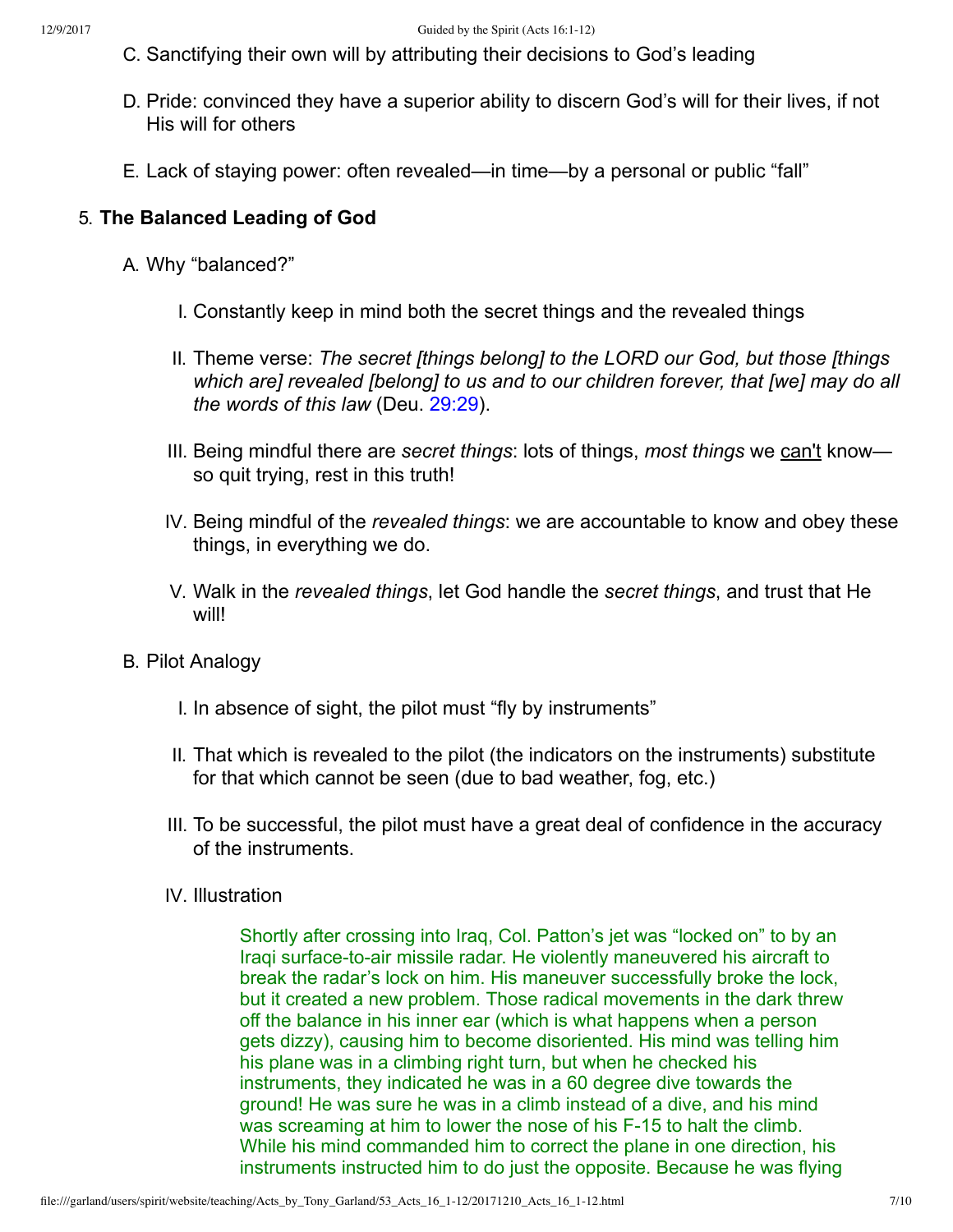<span id="page-7-0"></span>in total darkness, he had to decide quickly whether to trust his mind or his instruments. His life depended on making the correct choice. Even though it took everything within him to overcome what his mind was telling him, he decided to trust his instruments. He rolled his wings level and pulled his F-15 upward, which drew seven times the force of gravity, pulling the aircraft out of its dive. It only took a few moments to realize he had made the right decision. If he had lowered the nose of his jet like his mind had been telling him, he would have crashed the plane. Trusting his instruments saved his life!<sup>[8](#page-8-5)</sup>

- V. In our case, God is the one sees (knows the secret things) which we can't see while we are the pilot who must fly by the instruments (the revealed things, the scriptures)
- C. Decision Making
	- I. We are free to make decisions within the parameters God has revealed
	- II. Like a responsible teenager, God expects us to walk by applying principles He has established
	- III. The principles = the Scriptures
		- a. Objectivity judges subjectivity
		- b. Scripture judges experiences and hunches
	- IV. We are only responsible for that which God has revealed
	- V. We cannot be responsible for discerning His secret will
	- VI. All else that we might construe to be God's leading must be seen as 1) initially tentative; 2) rigorously evaluated according to Biblical principles.
	- VII. Where "walking the path of faith" tramples upon His Word—violating Biblical principles—then we must conclude it is a "path of presumption" and God is not in it
- D. Trusting the instruments living while we cannot see
	- I. Will we trust that He *is* leading our life even though we can't discern His secret will?
	- II. Will we be faithful to serve in the setting where He has placed us *now*—that we aren't where we are by accident?
	- III. Do we truly trust that He is big enough and cares enough to keep us where we are or move us elsewhere on His own initiative when required?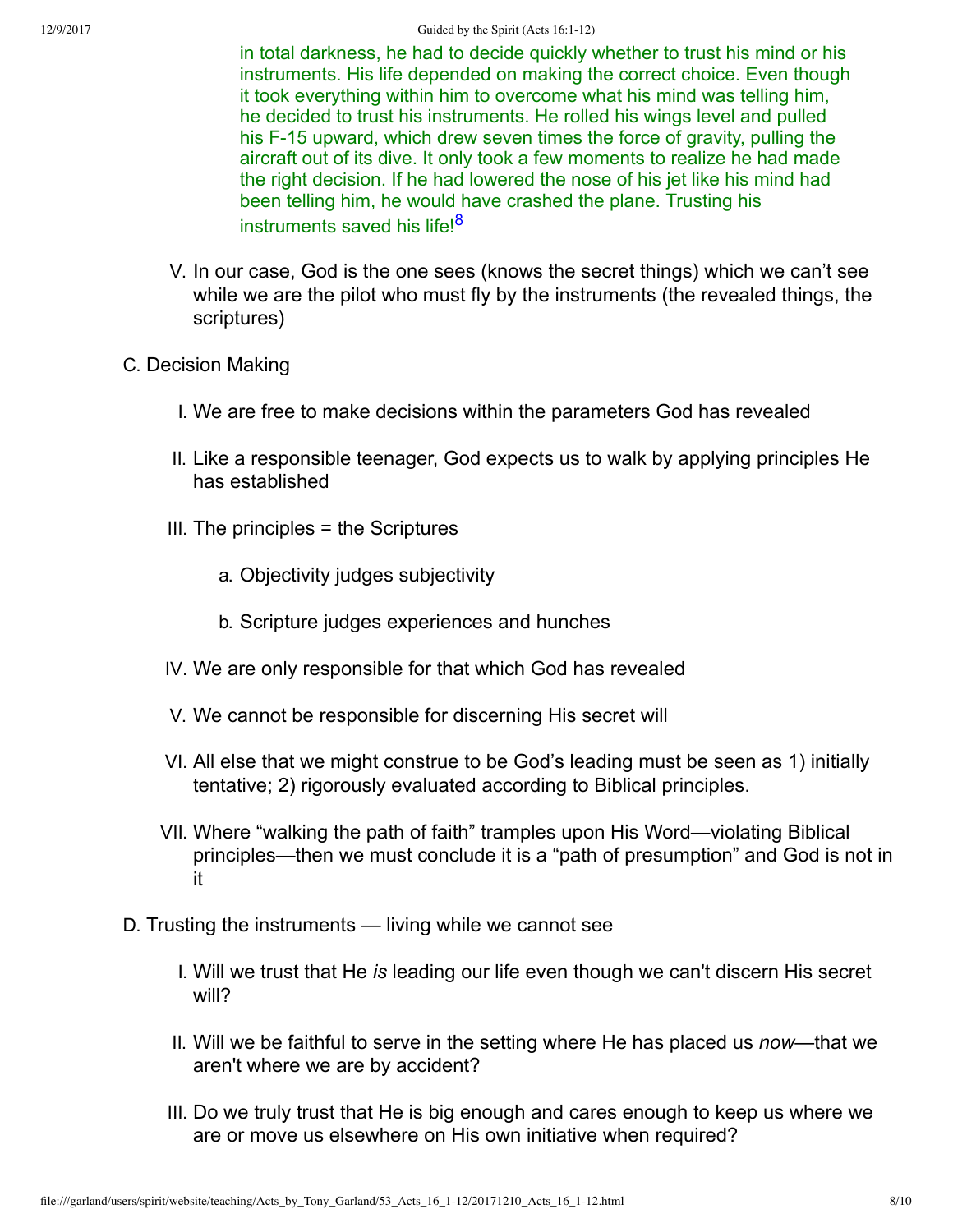- IV. If He *isn't* moving us, then *this* is where our ministry is!
- V. Faith is often tested to a much greater degree in the mundane (Moses in the wilderness)!
- E. Letting God be God
	- I. We do not require God to direct us in every little itty bitty thing
	- II. We do not attempt to plumb God's secret will
	- III. We can trust that, where needed, he WILL intervene so long as we are open to correction and not self-willed
	- IV. Paul and Silas were (somehow) blocked
	- V. Paul (evidently) waited on God to provide a new direction
	- VI. Our ultimate goal: "God's will—nothing less, nothing more, nothing else."<sup>[9](#page-8-6)</sup>

<span id="page-8-12"></span>

<span id="page-8-13"></span><span id="page-8-7"></span>[SpiritAndTruth.org Scan Code](http://www.spiritandtruth.org/)<sup>[c](#page-9-2)</sup>

#### Endnotes:

- <span id="page-8-0"></span>[1.](#page-0-0) Acts 16:1-12, NKJV
- <span id="page-8-10"></span>[2.](#page-8-7) Ref-0038, Acts 16:1-3
- <span id="page-8-11"></span>[3.](#page-8-9) Ref-0089, Acts [16:1](http://www.spiritandtruth.org/bibles/nasb/b44c016.htm#Acts_C16V1)
- <span id="page-8-9"></span><span id="page-8-1"></span> $4.$  "Paul wanted to take him along on the journey, probably as a helper as Mark had been."<sup>[2](#page-8-10)</sup> "In essence, he became John Mark's replacement."<sup>[3](#page-8-11)</sup>
- <span id="page-8-2"></span>[5.](#page-1-1) Ref-0089, p. 1662
- <span id="page-8-3"></span>[6.](#page-2-0) Ref-1411, Acts 16:4-5
- <span id="page-8-4"></span>[7.](#page-3-0) See Jer. [23:32](http://www.spiritandtruth.org/bibles/nasb/b24c023.htm#Jer._C23V32), 29:8-9.
- <span id="page-8-5"></span>[8.](#page-7-0) KC, Kent Crockett, *Trust Your Instruments*, http://kentcrockett.com/cgi-bin/illustrations/index.cgi?topic=Trust
- <span id="page-8-6"></span>[9.](#page-8-12) COOPER, Dr. David Cooper, [http://www.biblicalresearch.info](http://www.biblicalresearch.info/)

#### Sources:

**Acts [16:112](http://www.spiritandtruth.org/bibles/nasb/b44c016.htm#Acts_C16V1)** Unless indicated otherwise, all Scripture references are from the *New King James Version*, copyright © 1982 by Thomas Nelson, Inc. Used by permission. All rights reserved.

<span id="page-8-8"></span>**Ref** John Walvoord and Roy. B. Zuck, *The Bible Knowledge Commentary* (Wheaton, IL: SP Publications, 1983).